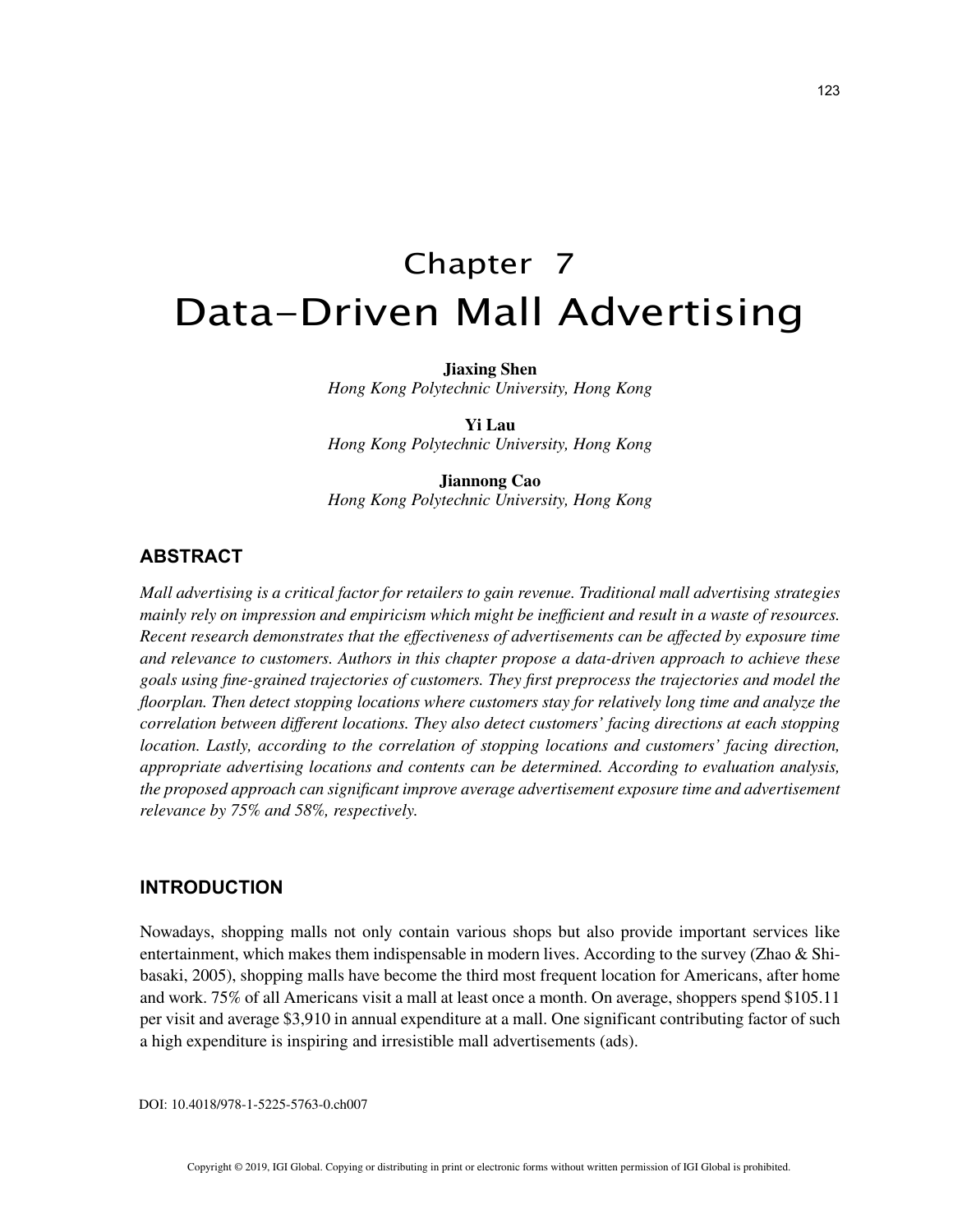Mall Advertising (MA) refers to advertising that reaches consumers while they are inside malls. Kiosks or mallscapes are one of primary forms of MA, which are ad panels located in high traffic areas like entrances, escalators. Kiosks can utilize back-lighting to enhance visibility and awareness, which turns it into a perfect medium for mall advertisers.

Traditional MA focuses on high traffic areas like entrances, but people need to keep moving fast otherwise there would be a congestion. Under this situation, high traffic areas do not necessarily equal to long exposure time which is reported by recent research (Goldstein, McAfee, & Suri, 2011) that is beneficial for ad recognition and recall. This interesting finding can also be used to derive more effective and reasonable advertising pricing scheme. Current MA pricing scheme is mostly determined by impression and empiricism (Goldstein et al., 2011). Since it was difficult for advertisers to evaluate the effectiveness of ads. Besides ad exposure time, there are many other factors affecting the effectiveness of MA. Apparently, quality of ads is among the most important factors. Apart from this, Batra and Stayman (Batra & Stayman, 1990). demonstrate the facilitating effect of positive mood on brand attitudes of printing advertising. In addition, consumers' interests are also indicated very important for advertising (Brown 1947). Mehta and Abhilasha (Mitchell, 2013) point out consumers' general attitudes towards advertising can also affect the advertising performance.

To facilitate effective MA in a comprehensive way, all aforementioned factors should be taken into consideration, but some subjective and mental factors are difficult to measure directly on a scale, like ads' quality and consumers' mood. On the other hand, some factors like exposure time and consumers' interest can be measured using data-driven approaches. In this chapter authors will elaborate on the possibility of using existing techniques to achieve effective MA considering ad exposure time and customers' interest based on consumers' fine-grained trajectories. One of the enabling techniques of data-driven mall advertising is passive indoor tracking, which has been an active research area for decades. Different tracking systems, including vision based tracking system (Goldstein et al, 2011), laser range scanner based tracking system (Zhao & Shibasaki, 2005), and wireless based tracking system (Menard & Bryan, 2002), have their distinct pros and cons and suit various application scenarios.

Based on consumers' trajectories, their shopping behaviors can be inferred to measure ad exposure time and ad relevance through data analytics.

The formal formulation of the problem is as follows. Given fine-grained consumers' trajectories (including velocity and facing angles) and floor plan of the shopping mall. The objectives to be obtained includes:

- Find the best locations to place ads in terms of exposure time.
- Specify the most suitable ad content to be placed in an ad location.
- Evaluate ad performance in suggested ad locations.
- Mine potential rules from massive trajectories that can be further utilized in MA.

Authors apply data mining algorithms, including clustering and sequential pattern mining to process trajectory data, detect consumers' frequent stopping locations, conduct correlation analysis among different stopping locations, and find the general facing direction of every stopping location. Authors use an open data set collected in ATC shopping mall in Oscar Japan (Brscic, Kanda, Ikeda, & Miyashita,